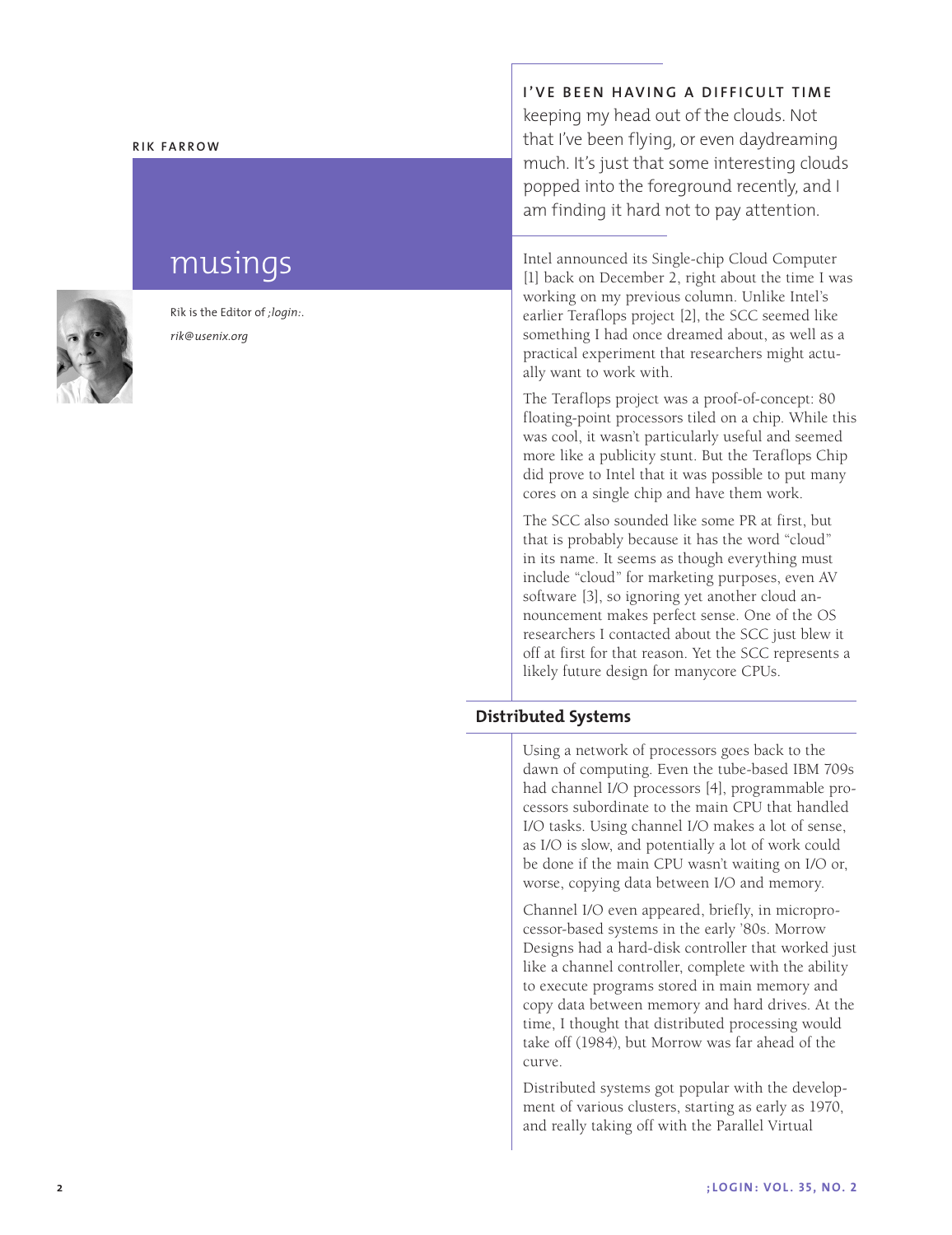Machine [5] software in the late '80s and Beowulf clusters in the '90s. The ability to use groups of heterogeneous systems as if they were a single supercomputer changed how scientific computing was done. These days, MapReduce and Hadoop are the most used systems for building large-scale clusters, sometimes composed of thousands of systems networked together.

# **Not Quite a Cloud**

Although Intel PR conflates the SCC with cloud computing, that's just abusing the current hot buzzword with their distributed computing design. The SCC consists of 24 dual-core x86 CPUs, each core having its own level 2 cache. The 24 dual-core CPUs each has both memory and hardware dedicated to message passing, with all the CPUs connected in a mesh network. Memory controllers sit at the edges of this network, implying the ability to have four independent memory transfers simultaneously.

Each dual-core CPU, or "tile" in Intel-speak, can run at a different frequency, and groups of four tiles can be run at reduced voltage levels, giving the chip a thermal envelope from 25 to 125 watts. Perhaps this is why Intel styles this chip a "cloud," since, like a cloud, its computing resources can be varied on demand.

The SCC only vaguely resembles today's clusters/clouds, which are composed of networked but complete systems. So each member of a Hadoop cluster, for example, has its own disk, memory, and network. In the SCC, memory, disk, and network get shared among all the cores on the chip.

Even with four memory controllers, the use of the mesh network implies that reading or writing to memory will involve the routers along the path to the proper memory controller. And that suggests to me that a lot of the issues with memory bandwidth contention will still exist in the SCC. OS developers will have to take the latency, based on position in the mesh network and the physical address of memory, into account when they design or modify their operating systems to use the SCC.

But it is the message passing that most intrigues me. Details are vague, but the message itself is not. Current multicore chips have cache-coherent memory, meaning that they also include hardware that keeps track of cache lines that are shared between cores. If data in one core's copy of a cache line changes, then all other copies of that cache line must be invalidated and eventually updated with the current data. The cache-coherency mechanisms share the memory bus, as well as interfering with memory accesses, and this in itself is a limiting factor to how many cores can be used effectively in one chip.

Intel has announced a six-core chip (Gulftown) that still uses cache-coherent hardware, and the SCC has only been released in very limited quantities to researchers. Although the size of these chips is similar, as is the total transistor count—about 1.3 billion—the number of processors and how they maintain memory consistency are very different. I believe the issue here is software, as current AMD and Intel multicore chips are supported by a variety of operating systems.

Intel has demonstrated real systems running Linux on the SCC, so software capable of using these systems does exist. But the SCC takes the concept of multicore into the realm of manycore made with standard cores (Pentiumlight CPUs with no out-of-order execution capability) into reality. What are lacking are operating systems and software that can take advantage of the amount of potential parallelism in the SCC.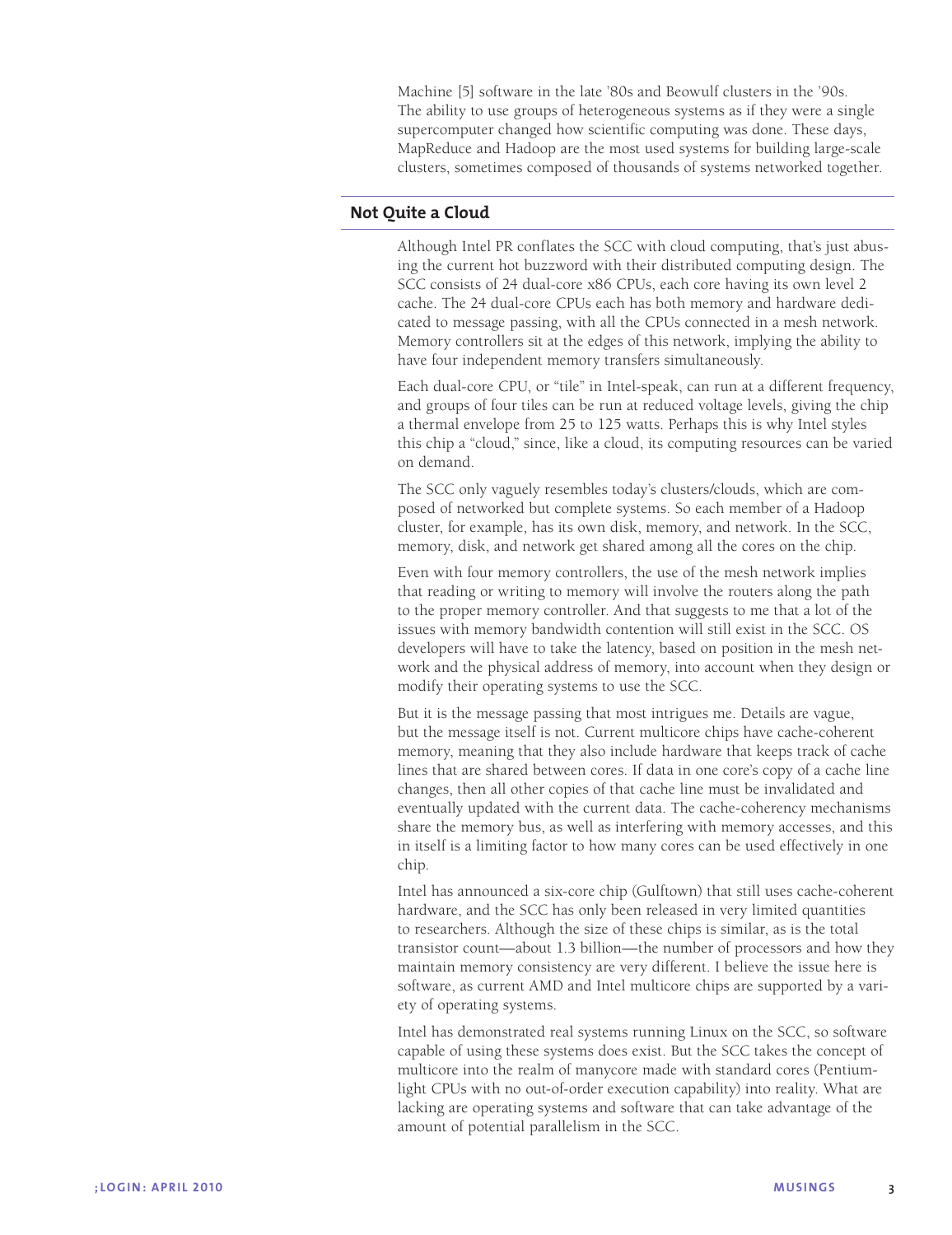Multikernels appear best posed as a new model for manycore operating systems. Barrelfish [6] is the best example around today. It not only already relies on message passing instead of cache coherency, but can also run on heterogeneous hardware. Not that the SCC provides this, as it is all x86, but if you imagine a system with intelligent NICs or cores dedicated to simple instruction pipelines (like GPUs), then Barrelfish is well suited to do this.

There are other forms of mildly distributed systems popping up. The Apple iPad uses its own CPU design. Based on an ARM processor, the A4 is a System-on-Chip (SoC), which means it incorporates many of the functions found in separate chips on motherboards in a single chip: the GPU, NIC, I/O bus, and memory controller. SoC designs using the ARM have been around for years, but it will be interesting to see just how well Apple's A4, running at 1GHz, will work in practice. That is, will the A4 be able to render Web pages quickly enough for impatient users, while not sucking dry its battery in a matter of a few hours?

Again, details about the A4 and its host, the iPad, are vague at this time, but iPads should be in the hands of users by the time you read this. Then we will see if the A4 is just another way Apple can lock in control, or if it is really an innovative processor design that saves energy while appearing as zippy as its more energy-intensive relatives, such as the Atom.

# **Lineup**

We lead off this issue with another article about Hadoop. Konstantin Shvachko, one of the developers of the Hadoop File System (HFS), discusses the implications of having a single namespace server and how that might limit performance in very large Hadoop installations. Along the way, you will learn more about how the open source, distributed, cluster, but not cloud, HFS works and what it is capable of in terms of performance.

Next, I had the opportunity of exchanging email with Timothy Roscoe. Roscoe is one of the participants in the development of Barrelfish, the world's first multikernel OS. Mothy was kind enough to correct the many mistaken impressions I retained after reading the SOSP paper several times, and I found myself more enthused than ever about the direction taken by the Barrelfish researchers.

We also have several sysadmin researchers sharing their views about the future of sysadmin. Mark Burgess and Carolyn Rowland discuss the results of past LISA workshops on the Business Directions of IT Management (BDIM). The authors offer advice for sysadmins on how they might better align themselves with business goals and thus become a more integral part of their organization.

Alva Couch takes issue with describing system administrators in terms of the tasks they perform. Instead of tasks, Alva suggests using the notion of social contracts, as sysadmins do more than manage a mail server, for example. Sysadmins have tacitly agreed to provide a reliable mail service to their customers, which is an agreement that goes beyond the mere task of a configuring and maintaining a mail server.

We have two articles on file systems. The first, by William Josephson and his co-authors, is based on their FAST '10 paper about the Direct File System for virtualized flash devices. Josephson explains that key features of current file systems, the buffer cache and block allocation strategies, can actually hinder performance when used with a flash device that handles these features at the device-driver level. This technique places intimate knowledge